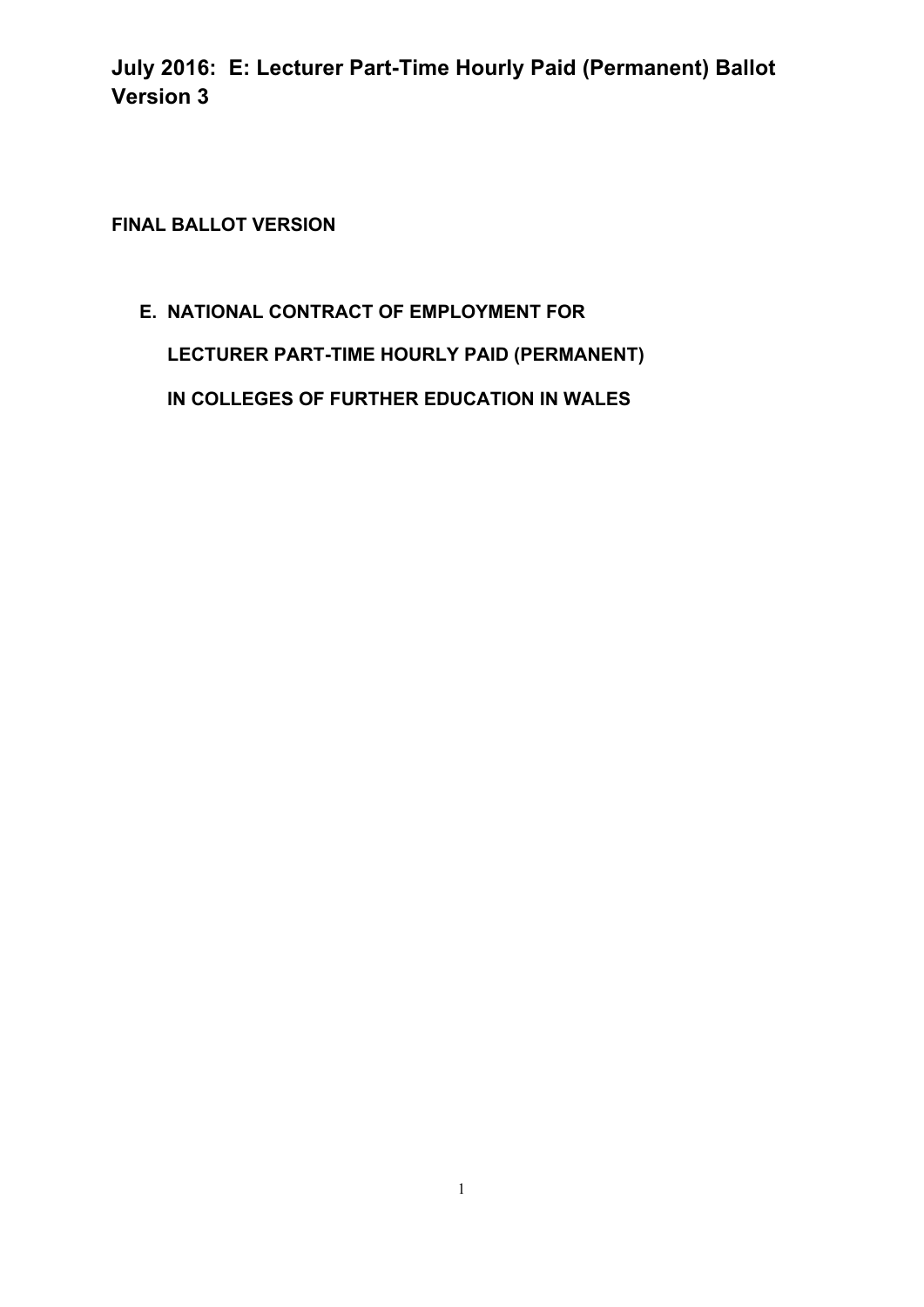|                       | <b>THE EMPLOYER:</b> [Name and address of Corporation <sup>1</sup> ] ("the Corporation") |
|-----------------------|------------------------------------------------------------------------------------------|
|                       | <b>THE EMPLOYEE:</b> [Name and address of Employee]                                      |
| <b>DATE OF ISSUE:</b> |                                                                                          |

### **1. Date of Commencement**

- 1.1 Your permanent employment commenced/shall commence on [•].
- 1.2 Your period of continuous employment [will begin/began] on  $\lceil \cdot \rceil$ .
- 1.3 If you are made redundant your period of service with certain other employers will be aggregated with your service with the Corporation for the purpose of determining your redundancy payment. This is in accordance with the Redundancy Payments (Continuity of Employment in Local Government, Etc) (Modification) Order 1999 as amended from time to time.
- 1.4 Your appointment is made in accordance with the Corporation's recruitment and selection procedures and may be subject to the receipt of a satisfactory enhanced DBS disclosure and two satisfactory professional references.

### **2. Duration**

The Employment shall continue until terminated in accordance with the provisions contained herein.

#### **3. Probationary Period**

<u> 1989 - Jan Samuel Barbara, político establecido de la provincia de la provincia de la provincia de la provinci</u>

The first 9 months of your employment will be a probationary period, during which your suitability for the position to which you have been appointed will be assessed. The Corporation reserves the right to extend your probationary period if, in its opinion, circumstances so require. During your probationary period, or at the end of it, your employment may be terminated either by you or by the Corporation on giving one month's written notice. You will be deemed to have passed your probationary period unless you are notified otherwise in writing.

 $1$  Not all colleges have Corporations. In this document the term 'Corporation' includes governing bodies or other supervisory boards.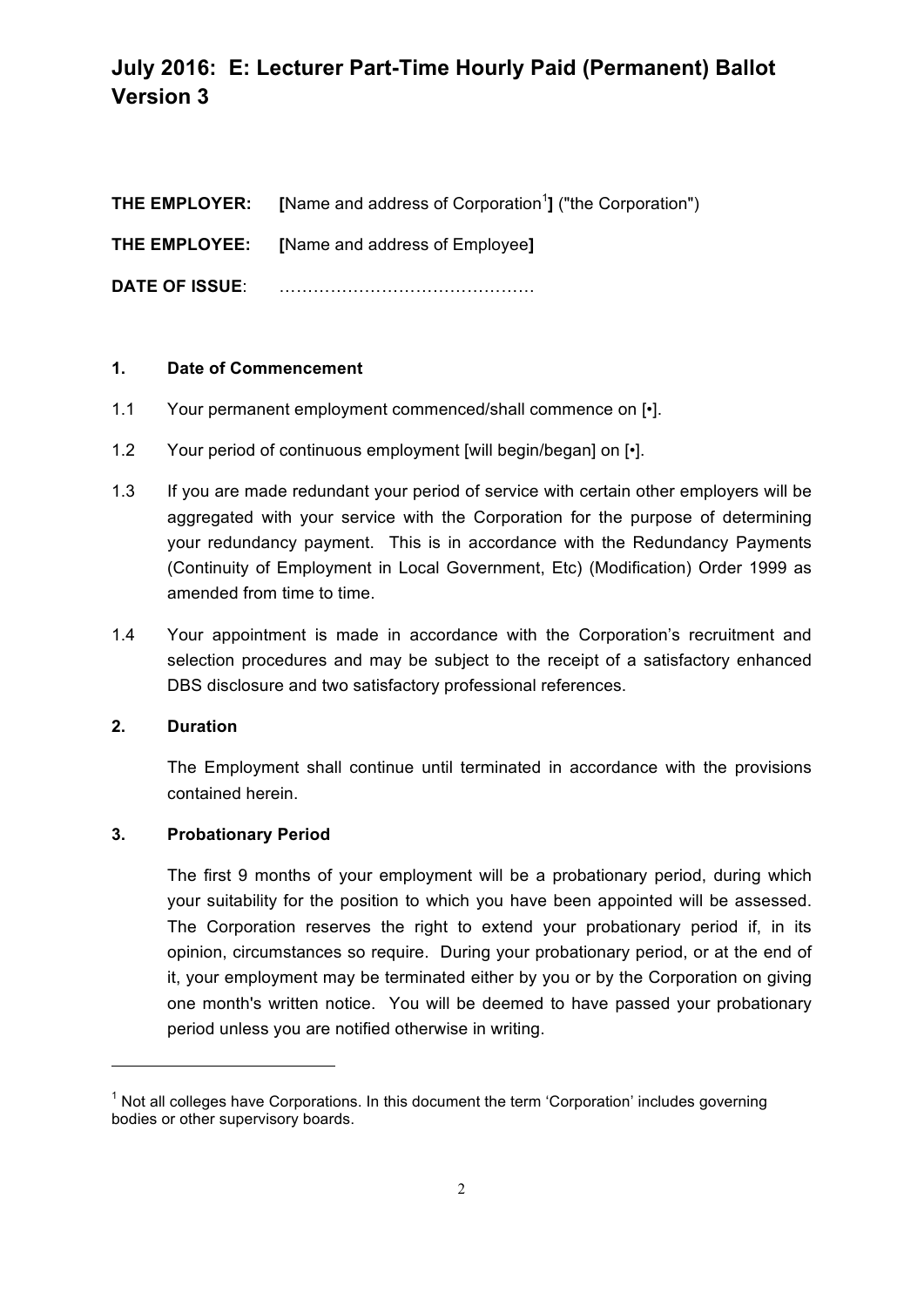## **4. Duties**

- 4.1 You will be employed as [job title] and your duties are those as specified within your Job Description together with any lawful and reasonable instruction given to you.
- 4.2 You may be required in pursuance of your duties to perform services not only for the Corporation but also for any Subsidiary which the Corporation has or may acquire in the future.
- 4.3 You are expected to work flexibly and efficiently, to maintain the highest professional standards and to promote and implement the policies of the Corporation consistent with the role.
- 4.4 You will be expected to comply with any policies and procedures commensurate with your role which the Corporation may from time to time issue to ensure the efficient operation of its business and the welfare and interests of its students and employees.

## **5. Remuneration**

- 5.1 You will be paid an hourly rate based on point [INSERT] on the [INSERT ASL/MG/UP] Scale. You will be paid [INSERT £] for each hour of teaching you are required to carry out. You will be paid only for authorised attendance at the College for each hour of work which you are required to carry out in accordance with Clause 10.1. Payment will be made one month in arrears by direct credit transfer on receipt of a claim form authorised by your manager.
- 5.2 Your hourly rate of pay for authorised timetabled attendance allows for 20 minutes for preparation and marking in accordance with the Agreement on the Employment of Part Time Lecturing Staff in FE Colleges and Institutions in Wales 2005.
- 5.3 Your salary progression will be determined in accordance with the salary scales set out in the national pay scales pertinent to your role.

### **6. Place of Work**

- 6.1 Your primary place of work will be the Corporation's premises at [INSERT •]. [Your duties will also require you to work at [INSERT list the locations].
- 6.2 In the event that there is an organisational need to change your primary place of work on an indefinite basis, this will be subject to consultation and agreement with you.

### **7. Mobility**

7.1 There may also be a business need to travel and work on a temporary basis at any premises which the Corporation currently has or may subsequently acquire or at any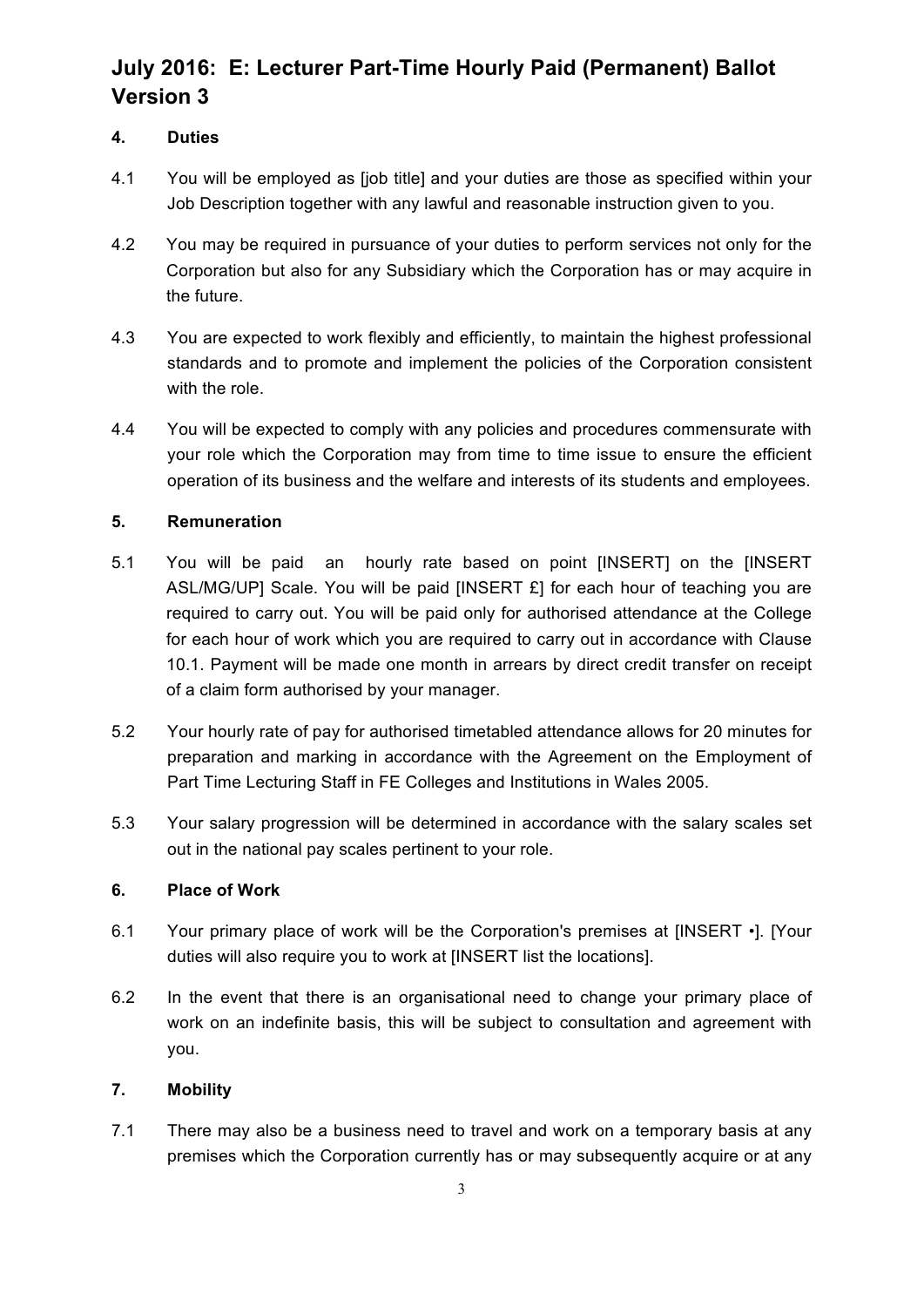premises at which it may from time to time provide services. This would be subject to discussion and agreement giving due regard to the following considerations:

- The location and arrangements for travel and subsistence;
- The length of the working day with increased travel time;
- The hours of work;
- The timescale and duration of the proposed arrangements;
- The employee's personal and family circumstances.
- 7.2 From time to time you may be required to travel and work on a temporary basis at locations outside the UK and for a period of no more than 4 weeks subject to the arrangements set out in Clause 7.1.

### **8. Appraisal and Continuing Professional Development**

- 8.1 You are required to participate in the staff appraisal scheme including performance management and review (PMAR), approved by the Corporation;
- 8.2 You are required, subject to the National Agreement on Lecturer's Workload Allocation for Further Education Colleges in Wales, to take part in continuing professional development.
- 8.3 Full details of the Corporation's policy in relation to Continuing Professional Development can be found at [INSERT link].

#### **9. Requirement for Teaching Qualification**

- 9.1 Lecturers employed in a further education institution after  $1<sup>st</sup>$  July 2002 are required to obtain within the relevant time scales, teaching qualifications prescribed by the Further Education Teachers Qualifications (Wales) Regulations 2002 as amended from time to time.
- 9.2 The Corporation will review with you, either prior to commencement of employment or shortly thereafter, the qualifications required for the post and will provide such assistance as it deems reasonable to enable you, if required, to secure requisite qualifications. In the event that you fail to secure the requisite qualifications within the period specified, the Corporation may have no alternative but to terminate your employment and to this end the Corporation reserves the right notwithstanding any other provisions of this contract, to terminate your employment by giving notice in accordance with Clause 35.1.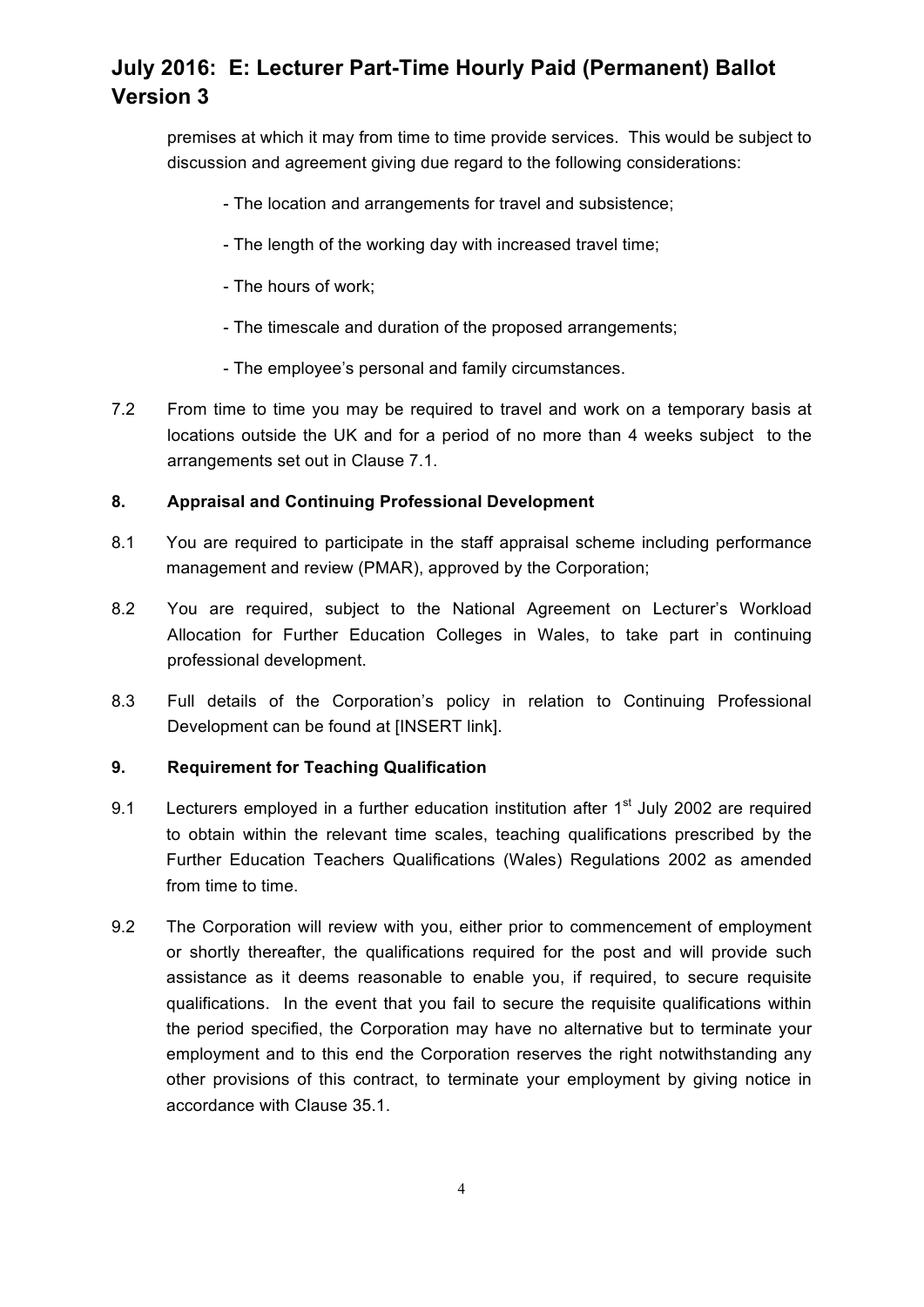#### **10. Working Hours**

- 10.1 Your hours may vary according to the academic requirements of the College. However the Corporation will provide you with a minimum of [hours] of teaching per [week, term, year]. This minimum will be reviewed on an annual basis and may be subject to change depending on the requirements of the college.
- 10.2 The days and times you are required to work will be in accordance with your teaching timetable for the relevant term, a copy of which will be supplied to you. Such timetables will be determined at the discretion of the College and may be subject to change. Where there is a change in demand, the College reserves the right to amend your schedule as required giving you two weeks' notice,
- 10.3 You may sometimes be requested to work on a Bank or Public Holiday, in which case you will be given payment in accordance with the Corporation's policy.

### **11. Holidays**

- 11.1 You are entitled to pro rata paid annual leave in each holiday year (being the period from 1st September to 31st August), which includes your pro-rata entitlement of 8 Bank and Public Holidays normally observed in Wales and a pro-rata entitlement of up to 5 efficiency days. Your holidays are derived from a full time equivalent entitlement of 46 days.
- 11.2 You will be paid your holiday pay, at a rate of [INSERT £] for each hour of teaching you have undertaken which will be calculated in accordance with Clause [5.1]. Annual leave payments will be paid in accordance with the Corporation's policy.
- 11.3 The Corporation reserves the right to schedule a number of closure days in the Annual Calendar, in the interest of efficiency. You will be entitled to a pro-rata payment in respect of those hours.

### **12. Expenses**

Expenses which you incur in the proper performance of your duties will be reimbursed by the Corporation providing that they have been approved in advance by your line manager and are matched by signed and approved receipts in accordance with the Corporation's Financial Regulations which can be obtained from [INSERT LOCATION].

#### **13. Pension**

You will automatically become a member of the Teachers' Pension Scheme (TPS) subject to its terms and conditions from time to time in force. You may elect to opt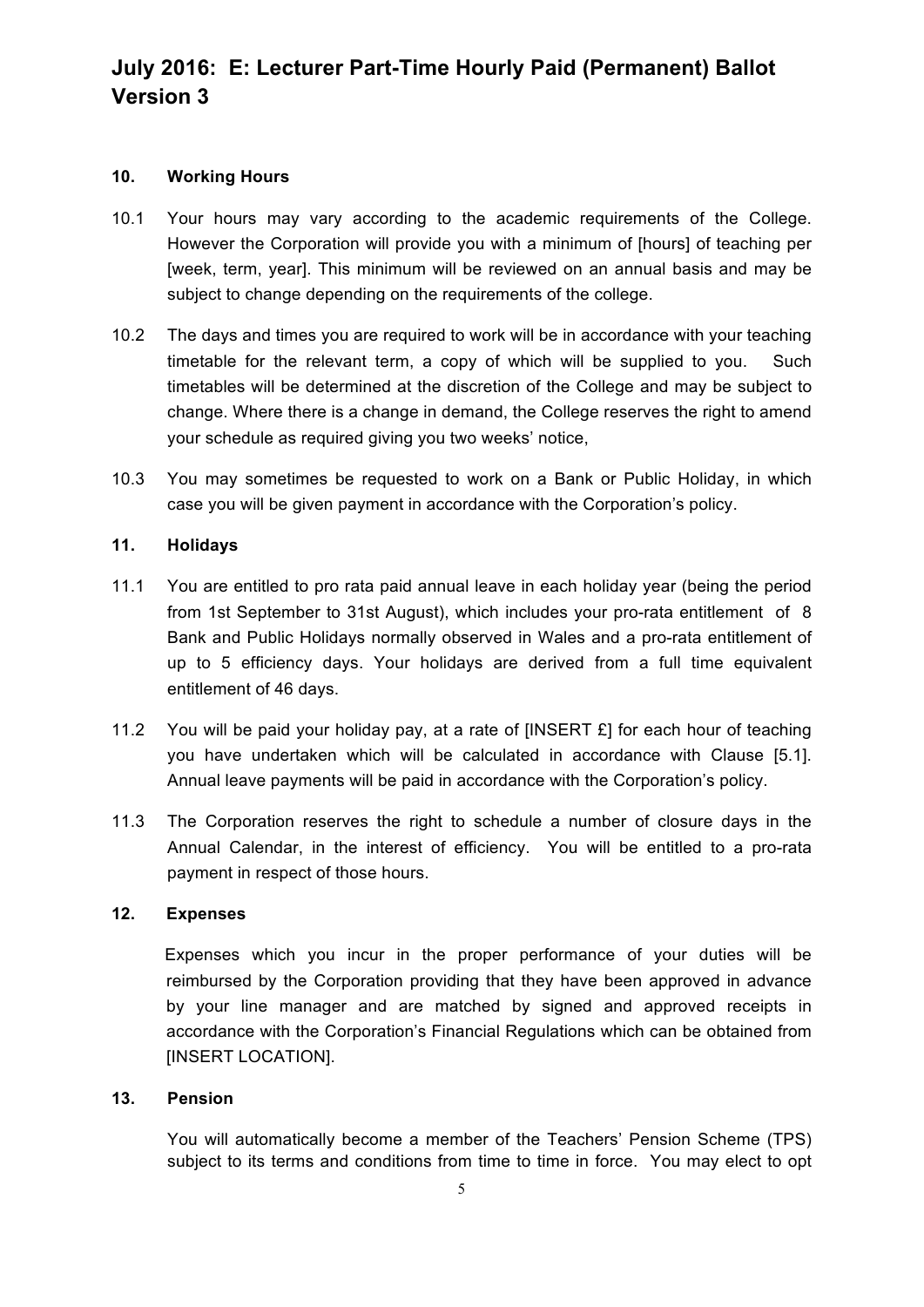out of the scheme at any time. Further details may be obtained from the TPS. The TPS is contracted out of the State Earnings Related Pension Scheme. It follows that as a member of the TPS a contracting out certificate under the Social Security Pensions Act 1975 will be in force in respect of your employment. If you opt out of the TPS, the Corporation is still obliged to comply with the employer duties under Part 1 of the Pensions Act 2008 and it will automatically enrol or re-enrol you into a Pension scheme as and when required by law.

### **14. Deductions**

For the purposes of the Employment Rights Act 1996, you hereby authorise the Corporation to deduct from your salary or any other payments due to you any agreed sums due from you to the Corporation, including any overpayments, loans or advances made to you by the Corporation. You will be provided with a deduction schedule accordingly.

### **15. Sickness**

- 15.1 If you are absent from work due to sickness or injury, you may be eligible to receive sick pay in accordance with the Corporation's Sickness Policy. Further details in respect of sickness may be obtained from [INSERT LOCATION]
- 15.2 The payment of sick pay is subject to your compliance with the Corporation's rules for the notification and verification of sickness absence, which are set out in the Sickness Policy.
- 15.3 The Corporation has the right to require you to attend a medical examination by a doctor or occupational health specialist nominated by the Corporation, in particular but not limited to circumstances where you are absent on long term sickness. The Corporation reserves the right to cease to make payments of sick pay in the event that you repeatedly fail to attend at such an appointment having been requested to do so, without reasonable justification.
- 15.4 If you receive compensation following an injury or accident which occurred outside work for loss of earnings, you will be required to repay to the Corporation compensation paid for such loss of earnings, up to the value of sick pay received less your statutory entitlement.

#### **16. Maternity Leave**

If you become pregnant, you will be eligible to take maternity leave and may qualify for employer and/or statutory maternity pay. Full details of the Corporation's Maternity Policy and the procedures with which you must comply in order to exercise your rights under it are available from [INSERT LOCATION].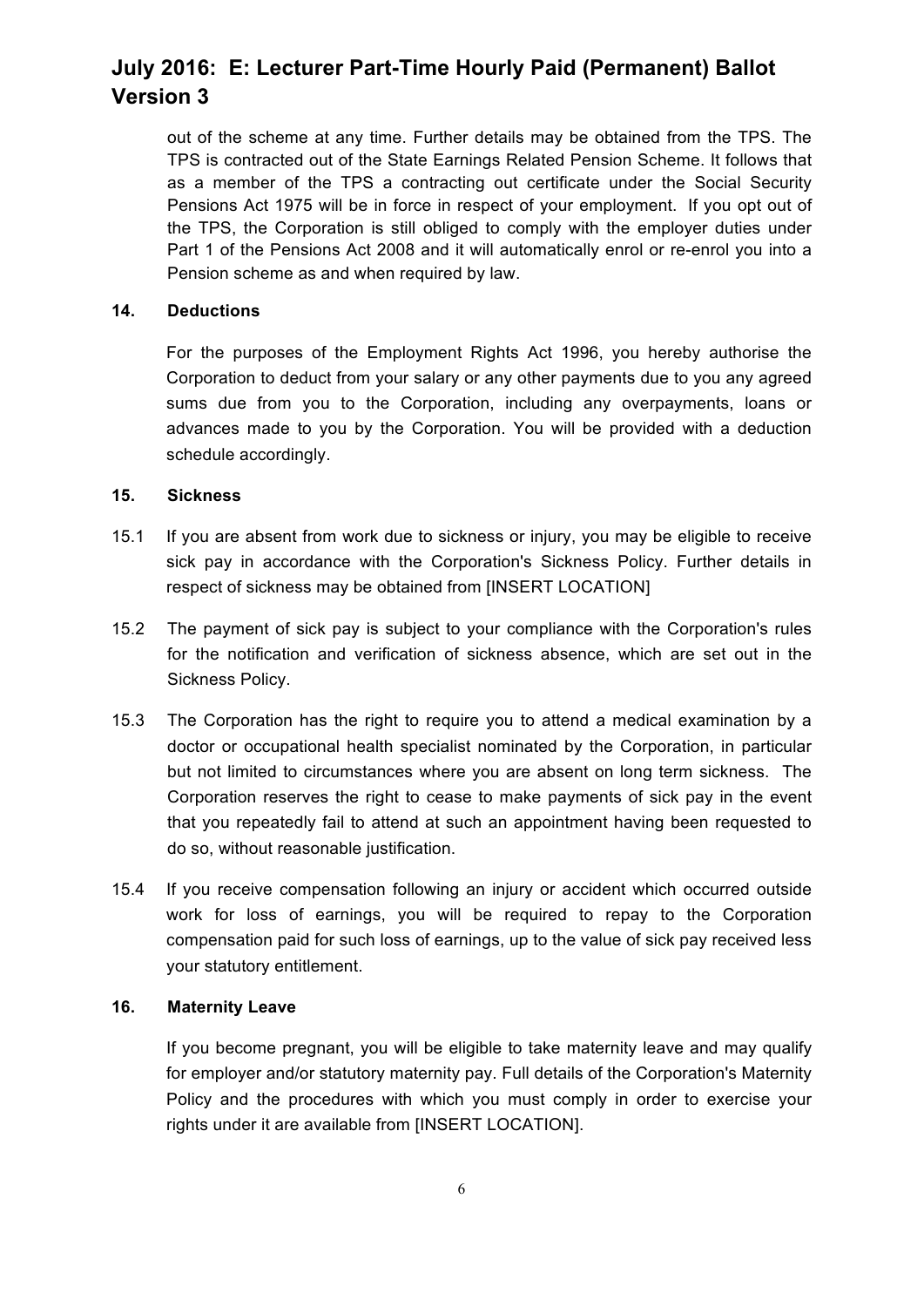### **17. Paternity Leave**

Where your Spouse/Partner becomes pregnant, you will be eligible to take paternity leave and receive paternity pay. Full details of the Corporation's Paternity Leave Policy and the procedures with which you must comply in order to exercise your rights under it are available from [INSERT LOCATION].

### **18. Parental Leave**

You will be entitled to take parental leave in accordance with the Maternity and Parental Leave Regulations 1999, as amended, or alternatively in accordance with any policy or procedure on this subject which has been adopted by the Corporation. Further details in respect of parental leave may be obtained from [INSERT LOCATION].

### **19. Adoption Leave**

If you adopt a child, you may be eligible to take adoption leave and receive adoption pay. Full details of the Corporation's Adoption Policy and the procedures with which you must comply in order to exercise your rights under it are available [INSERT LOCATION].

#### **20. Health and Safety**

The Corporation recognises and accepts its responsibilities as an employer to ensure, so far as is practicable, the health, safety and welfare of all its employees. A copy of the Health and Safety Policy, subject to amendment from time to time, can be obtained from [INSERT LOCATION]. You are responsible for familiarising yourself with the policy and adhering to the health and safety rules in the workplace.

#### **21. Exclusivity of Service**

- 21.1 You are required to devote your time, full attention and abilities to your duties during your contracted working hours and to act in the best interests of the Corporation at all times
- 21.2 You are required to notify the Corporation's Human Resources Department in writing of any other employment or paid activities that you currently undertake or intend to undertake for the duration of this contract.
- 21.3 The Corporation reserves the right to refuse permission to undertake such employment or paid activities where the following applies.
	- (i) there is a conflict or competition with the work of the Corporation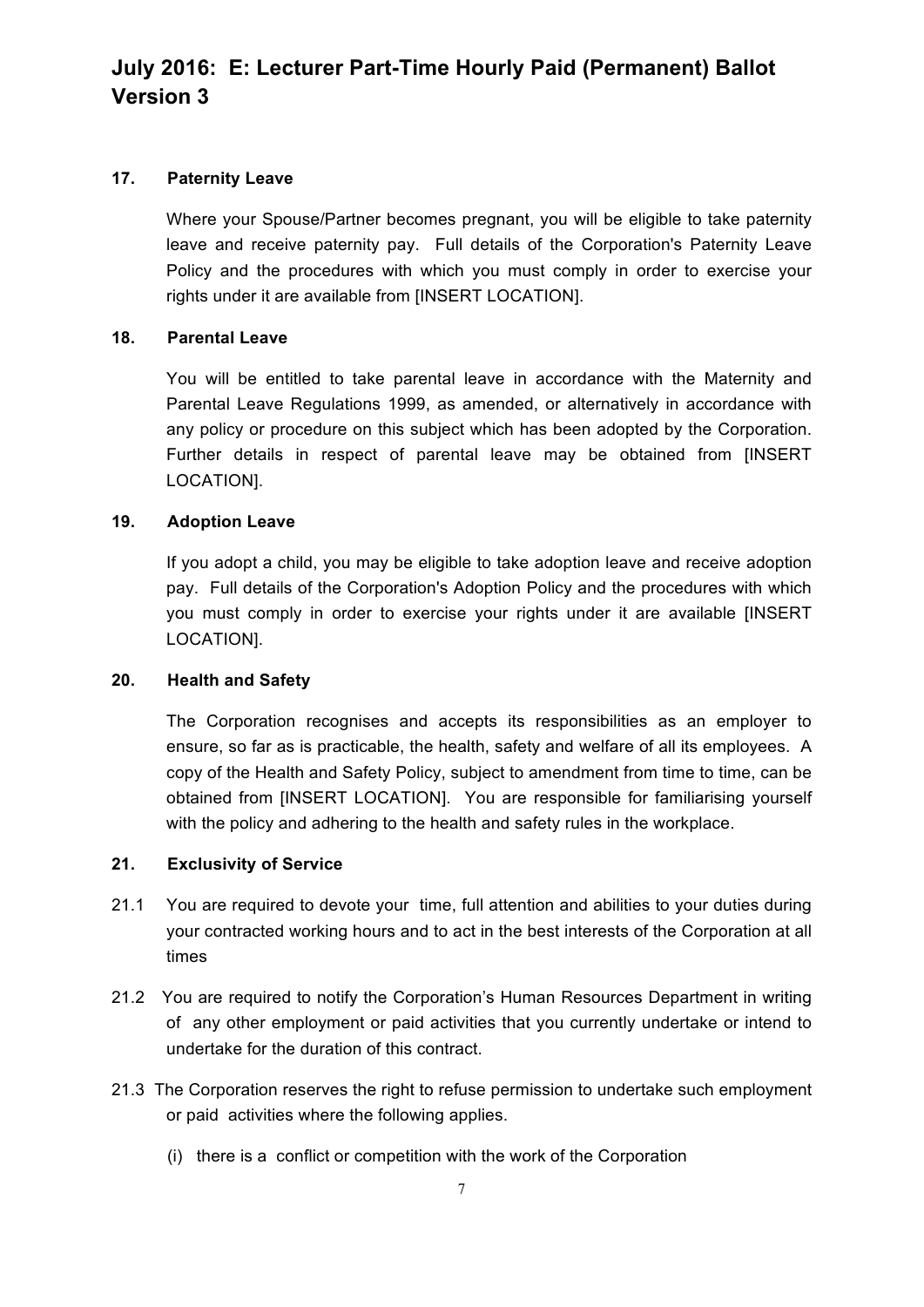- (ii) it involves the use of Corporation property
- (iii) it prevents the effective undertaking of your duties for the Corporation
- (iv) it contravenes the Working Time Regulations 1998;
- (v) it poses a risk to the Corporation's reputation.
- 21.4 If you have any doubts about possible conflicts of interest you must consult the Corporation's Human Resources Department and where required obtain written permission from the Principal.
- 21.5 Where paid leave of absence is granted to undertake activity for another organisation any payment (expenses exempt) received in respect of that activity must be transferred to the Corporation

### **22. Confidentiality**

- 22.1 You shall not either during your employment (except in the proper performance of your duties), nor at any time after its termination, use for your own purposes (or for any purposes other than those of the Corporation) or divulge to any person, corporation, company or other organisation whatsoever any confidential information belonging to the Corporation or to any Subsidiary or relating to its or their affairs or dealings which may come to your knowledge during your employment. This restriction shall cease to apply to any information or knowledge which may come into the public domain after the termination of your employment, other than as a result of unauthorised disclosure by you or by any third party. The Trade Union and Labour Relations (Consolidation) Act 1992 (TULR(C)A 1992) requires employers to disclose information for the purposes of collective bargaining to accredited representatives of recognised trade unions. This restriction shall not apply to any use or disclosure authorised by the Corporation or required by law or in furtherance of a legitimate trade union activity.
- 22.2 Confidential information shall include (but shall not be limited to) the following:
	- (a) Information concerning the services offered or provided by the Corporation or any Subsidiary including the names of any persons, companies or other organisations to whom such services are provided, their requirements and the terms upon which services are provided to them (save that such information shall not be regarded as confidential once it has been published in any prospectus or other document which is available to members of the public).
	- (b) The Corporation's marketing strategies and business plans or those of any Subsidiary and the marketing strategies and business plans of other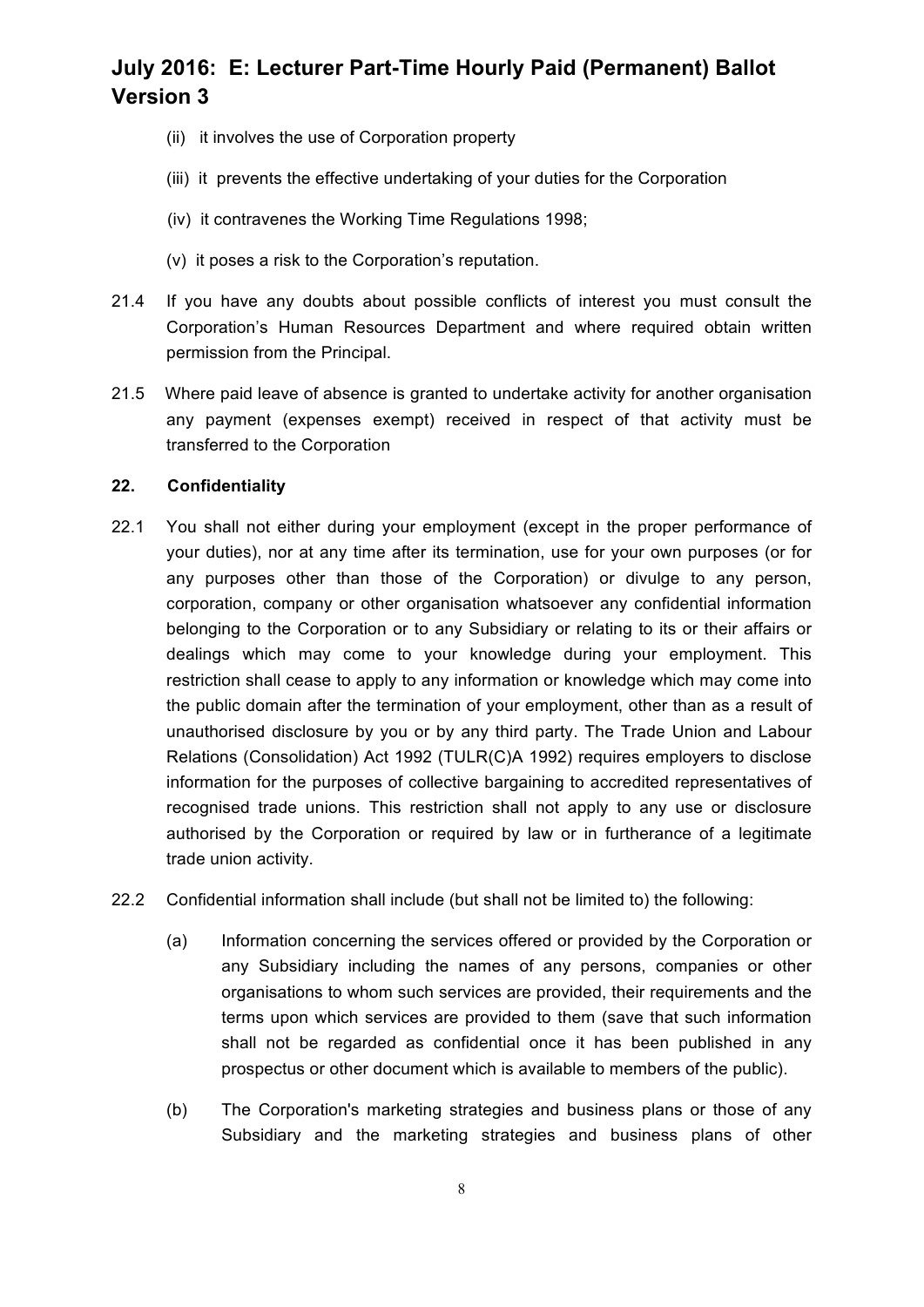Corporations or governing bodies involved in collaborative partnerships if appropriate.

- (c) Any information relating to a proposed reorganisation, expansion or contraction of the Corporation's activities (or those of any Subsidiary) including any such proposal which also involves the activities of any other corporation or organisation.
- (d) Financial information relating to the Corporation or any Subsidiary (save to the extent that such information is included in published audited accounts).
- (e) Details of:
	- (i) Employees of the Corporation or any Subsidiary, the remuneration and other benefits paid to them and their experience, skills and aptitudes and/or
	- (ii) Any arrangements for the supply of personnel to the Corporation or any Subsidiary by a third party provider.
- (f) Any information which you have been told is confidential or which you might reasonably expect to be confidential.
- (g) Any information which has been given to the Corporation or any Subsidiary in confidence by students or other persons, companies or organisations.
- 22.3 Notwithstanding the above, the Corporation affirms that professional staff have freedom within the law to question and test received wisdom relating to academic matters, and to put forward new ideas, and controversial or unpopular opinions about academic matters without placing themselves in jeopardy or losing the jobs and privileges they have at the Corporation.
- 22.4 All records, documents and other papers (together with any copies or extracts thereof) made or acquired by you in the course of your employment shall be the property of the Corporation and must be returned to it upon request on the termination of your employment.
- 22.5 Nothing in this contract, and in particular this Clause 22, is intended to prejudice your rights in relation to any protected disclosure under the meaning of Section 43A of the Employment Rights Act 1996, as amended from time to time (Whistleblowing).
- 22.6 Any request received by you under the Freedom of Information Act 2000 will be forwarded to [your Line Manager/HR Department/Information Officer] for consideration. Under no circumstances should you respond to such a request directly.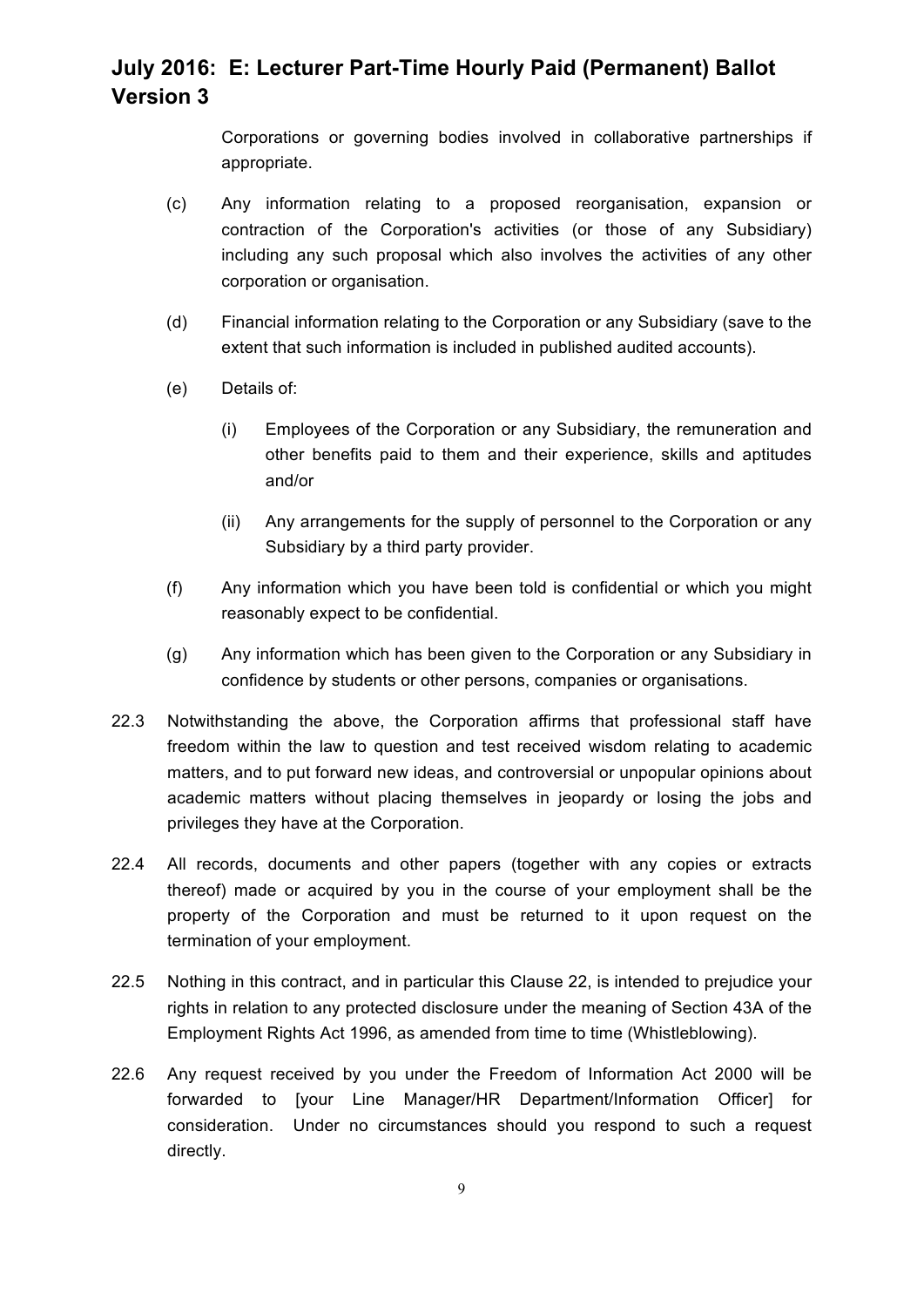### **23. Data Protection**

You agree to abide by the Corporation's Data Protection Policy available at [INSERT LINK] as amended from time to time and the provisions of the Data Protection Act 1998 when handling personal data in the course of employment including personal data relating to any employee, student, client, supplier or agent of the Corporation or any subsidiary.

## **24. Copyright**

- 24.1 The copyright in all records, documents and course materials produced or made by you in the course of your employment after your appointment to the Corporation, shall belong to the Corporation.
- 24.2 The copyright of any work or design compiled, edited or otherwise brought into existence by you as a scholarly work for the purposes of furthering your professional career shall belong to you. "Scholarly work" includes items such as books, contributions to books, articles and conference papers, and shall be construed in the light of the common understanding of the phrase in further and higher education.

### **25. Grievances**

- 25.1 If you have a grievance relating to your employment, you are entitled to invoke the Corporation's Grievance Procedure which is available from [INSERT LOCATION].
- 25.2 You may from time to time be required to participate in some capacity in an employee grievance.

### **26. Disciplinary Procedures**

- 26.1 The Corporation expects reasonable standards of performance and conduct from its employees. Details of the Corporation's Procedures can be found at [INSERT LOCATION] together with the Staff Code of Conduct.
- 26.2 You may from time to time be required to participate in some capacity in a disciplinary procedure.

## **27. Capability Procedures**

The Corporation has procedures in place designed to assist and encourage all employees to achieve and maintain standards of job performance. The aim is to ensure consistent and fair treatment for all and to assist any employee who is considered to be experiencing difficulties in performing satisfactorily the duties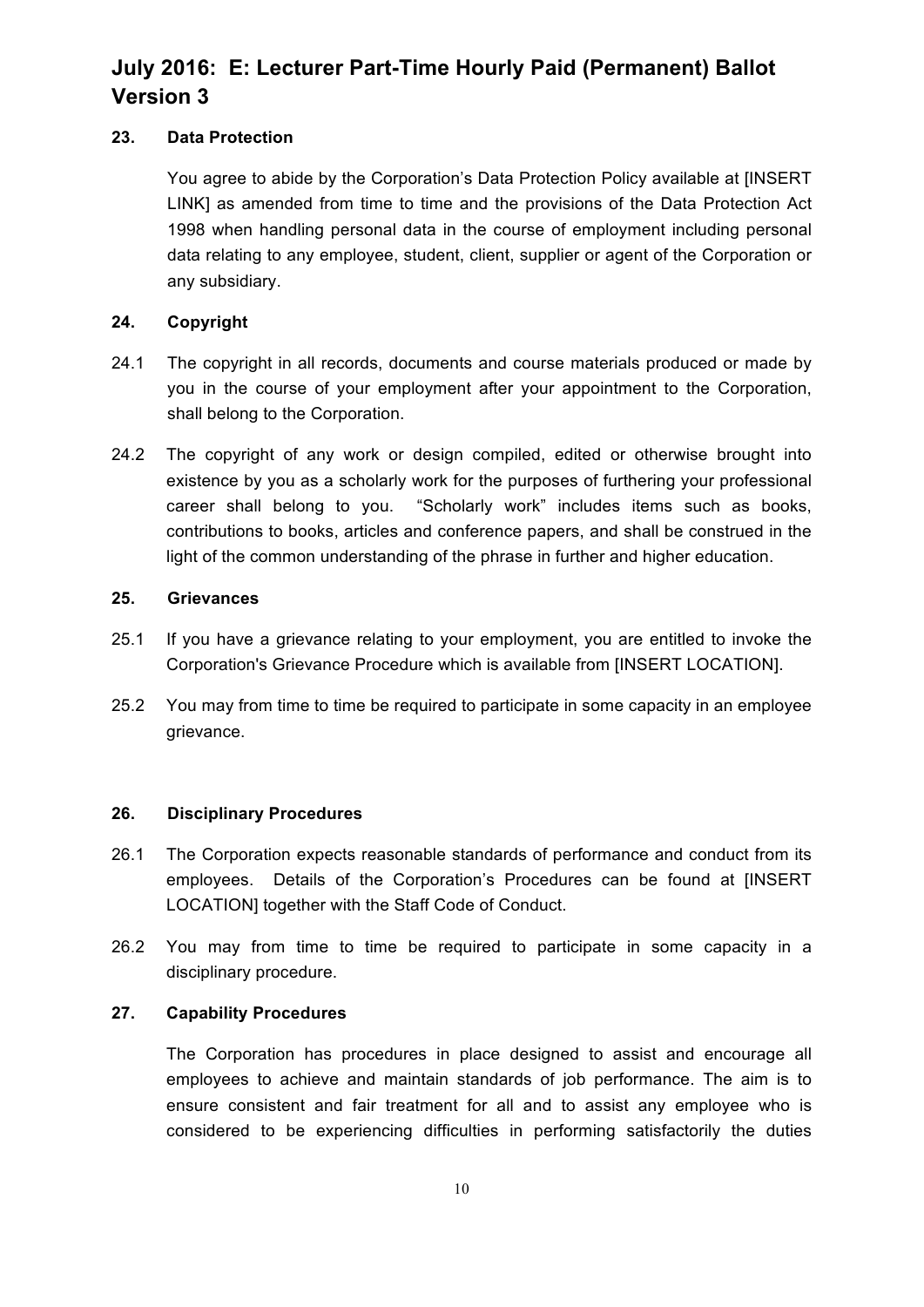required of the post to which s/he was appointed. Details of the Corporation's Procedures can be found at [INSERT LOCATION].

#### **28. Protected Disclosures - Whistleblowing**

If you have concerns regarding activities including but not limited to malpractice, fraud or corruption within the Corporation and /or any of its subsidiaries you should refer to the Corporation's Whistleblowing Policy which can be found at [INSERT LOCATION] to assist you in raising your concerns.

#### **29. Safeguarding Children and Adults**

The Corporation has policy and procedures in place which set out the statutory safeguarding responsibilities of Further Education Colleges, as well as good practice recommendations, in relation to children and adults. All employees are required to adhere to the Corporation's Safeguarding Policy and associated procedures and guidance, which may be varied by the Corporation from time to time. Details can be found at [INSERT LOCATION].

### **30. Social Networking**

You should be aware that the internet is provided primarily for business use. The Corporation recognises that many employees use the internet, including social media for personal and business purposes. You should therefore have due regard to the Corporation's Social Media and/or Email Policy and/or Acceptable Usage Policy when using the internet including social media for personal and business purposes.

### **31. Monitoring of Telecommunications**

In accordance with the Corporation's policies, the Corporation has the right to monitor any and all aspects of its telephone and computer systems that are made available to you and to monitor, intercept and/or record any communications made by you, including any type of telephone, e-mail or Internet communications, for any purposes authorised under the Telecommunications (Lawful Business Practice) (Interception of Communications) Regulations 2000 and any amending or supplementary legislative or regulatory requirements.

#### **32. Criminal Acts**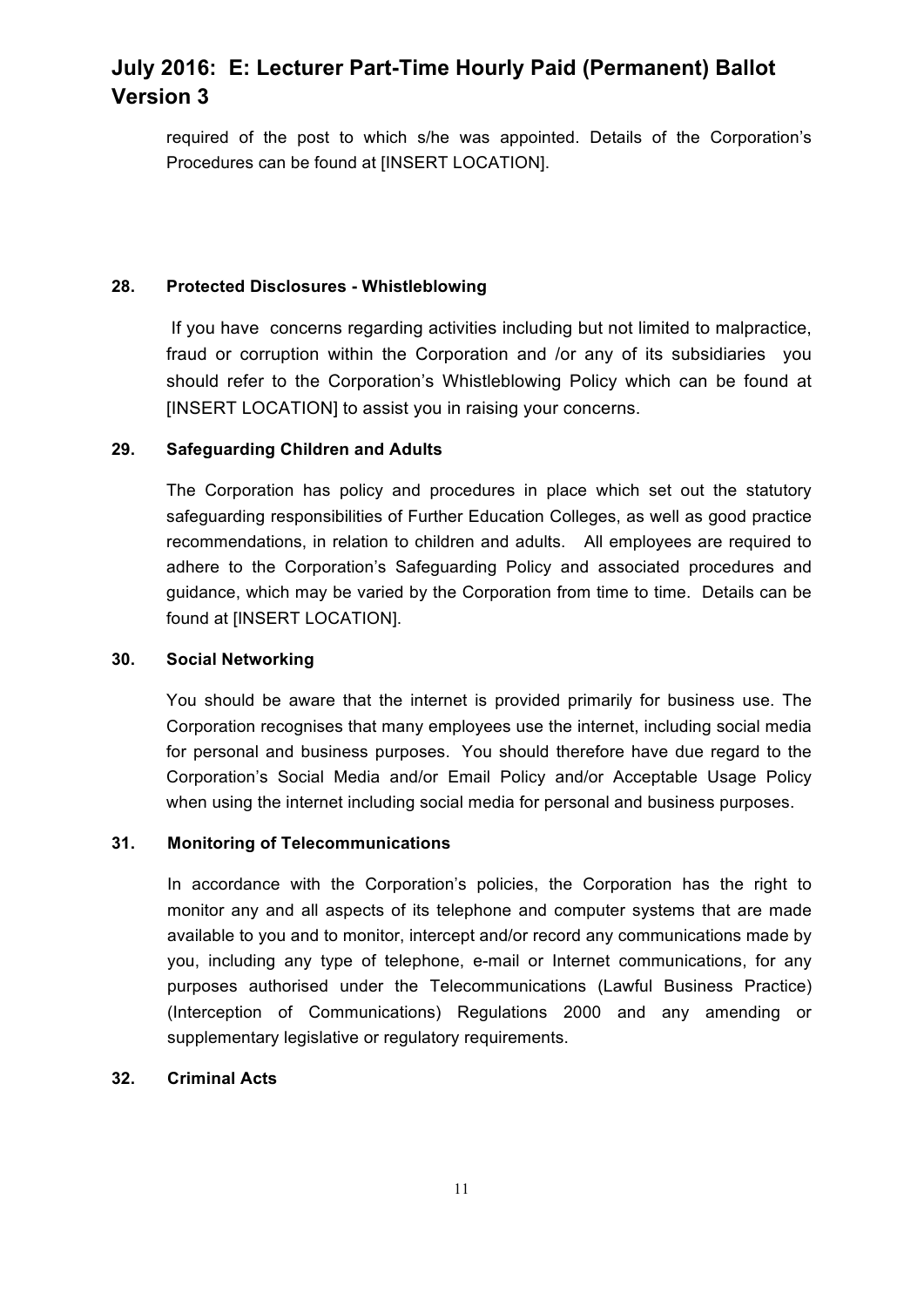In the event that you are under caution, arrested, charged with, and/or convicted of, a criminal act, you will advise the Corporation's Human Resources Department immediately. Failure to do so may result in disciplinary action.

#### **33. Anti-Bribery and Corruption**

- 33.1 Every employee and individual acting on the Corporation's behalf is responsible for maintaining the Corporation's reputation and for conducting their duties honestly and professionally. In accordance with this, you are required to adhere to the Corporation's Anti-Bribery Policy. Details can be found at [INSERT LOCATION].
- 33.2 You agree that you will report any suspicious conduct that may amount to a bribe being offered, promised, given, requested or accepted (either involving you or another employee or person acting for, or on behalf of, the Corporation) immediately to the relevant individuals within the Corporation in accordance with the Anti-Bribery Policy.

### **34. Trade Union Membership**

- 34.1 You have the right to belong to a trade union of your choice. The following trade union[s] are currently recognised by the Corporation for Staff: [ENTER TU DETAILS AND RELEVANT BARGAINING GROUP].
- 34.2 The Corporation will provide information to the recognised trade unions to allow them to organise within the college. Your details will be provided unless you notify us, in writing that you do not wish your name to be provided.

### **35. Termination of Employment**

- 35.1 After the successful completion of any probationary period, the Corporation may terminate your employment by giving you in writing whichever is the greater is of:
	- (a) 2 months' notice
	- (b) one weeks' notice for each year of service, up to a maximum of 12 weeks' notice.
- 35.2 You may terminate your employment at any time by giving the Corporation 2 months' notice in writing
- 35.3 The Corporation may terminate your employment without notice or without compensation in lieu of notice if you are found guilty of gross misconduct.
- 35.4 During any period of notice of termination (whether given by you or the Corporation), the Corporation shall be under no obligation to assign any duties to you and shall be entitled to exclude you from its premises ("garden leave"), although this will not affect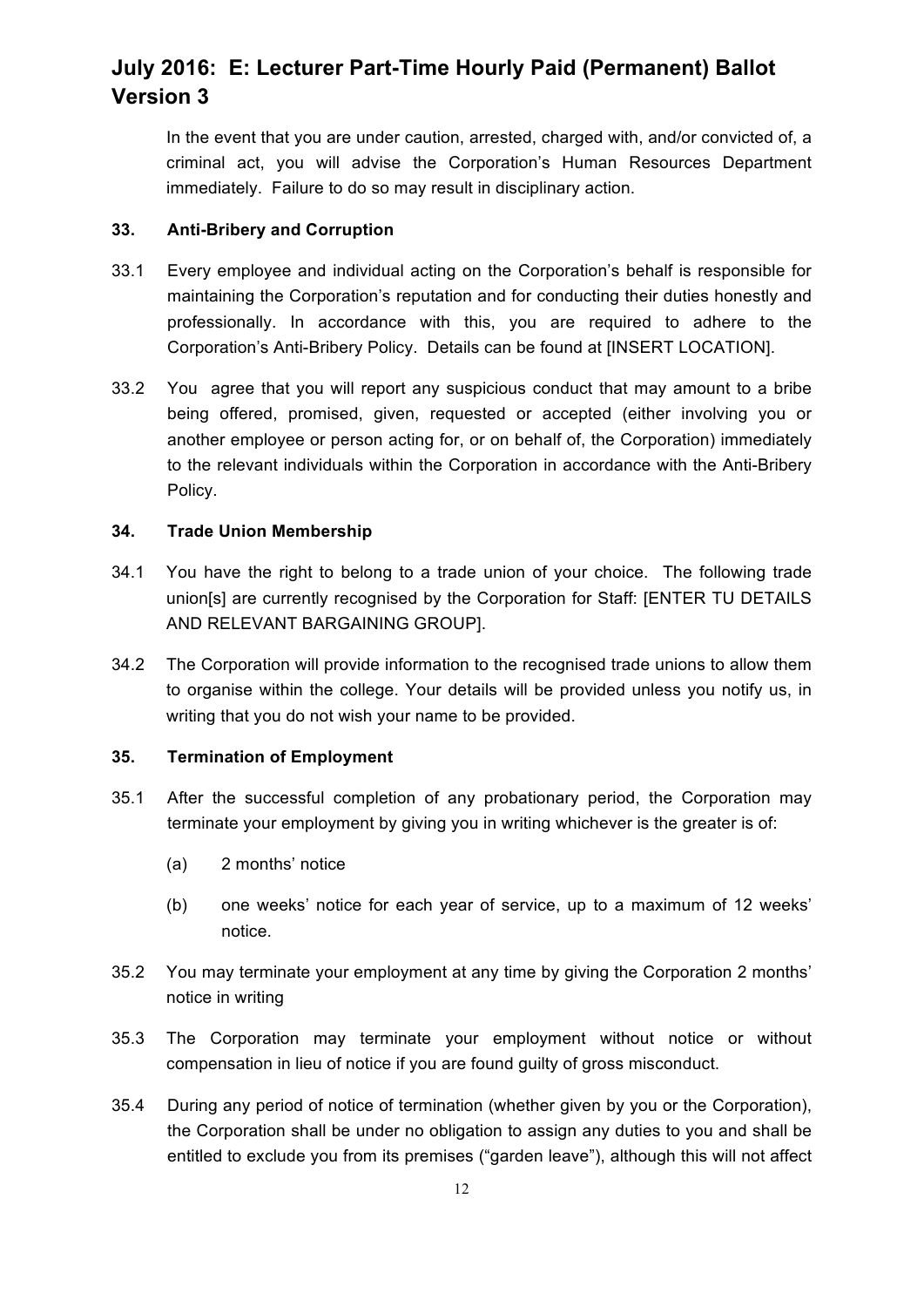your right to receive your normal salary and other contractual benefits. If you are required to take '"garden leave" during the notice period, Clause 21 shall continue to apply.

### **36. Return of Corporation Property**

- 36.1 Upon the termination of your employment (for whatever reason) you hereby agree to return to the Corporation all [documents, student work, IT equipment, books, office equipment, keys, security passes, credit cards, college car *– delete/amend as appropriate*] and any other property belonging to the Corporation. This includes all documents and information whether stored electronically or as hard copy.
- 36.2 All Corporation property must be returned no later than your last date of employment with the Corporation. You are also required to return to the Corporation any college property that may come into your possession after your employment ends.
- 36.3 It is your responsibility to return Corporation property. With reference to Clause 14 (Deductions), you hereby agree that any failure to return such property will entitle the Corporation to withhold the whole or any part of any wages due to you from the Corporation up to the second hand replacement cost of the non-returned property'. The Corporation reserves the right to issue legal proceedings against you in the event that it is unable to recover, by way of a withholding of salary a sum representing up to the second hand replacement cost of the property which is unreturned.

#### **37. Collective Agreements**

National collective agreements which are currently in existence (as set out in Appendix 1) are expressly incorporated into this contract. These agreements may be varied from time to time following negotiations with the recognised trade unions through the Wales Negotiations Committee Further Education (WNCFE).

### **38. Prior and subsequent agreements**

- 38.1 This Contract of Employment and Collective Agreements listed in Appendix 1 are in substitution for any previous letters of appointment or contracts of employment.
- 38.2 Any changes in the terms and conditions of employment applicable to staff appointed by the Corporation on the terms and conditions set out herein, which may be agreed after the date of this Contract between the Corporation and any trade unions recognised by the Corporation in respect of such staff, shall be incorporated automatically into your Contract of Employment.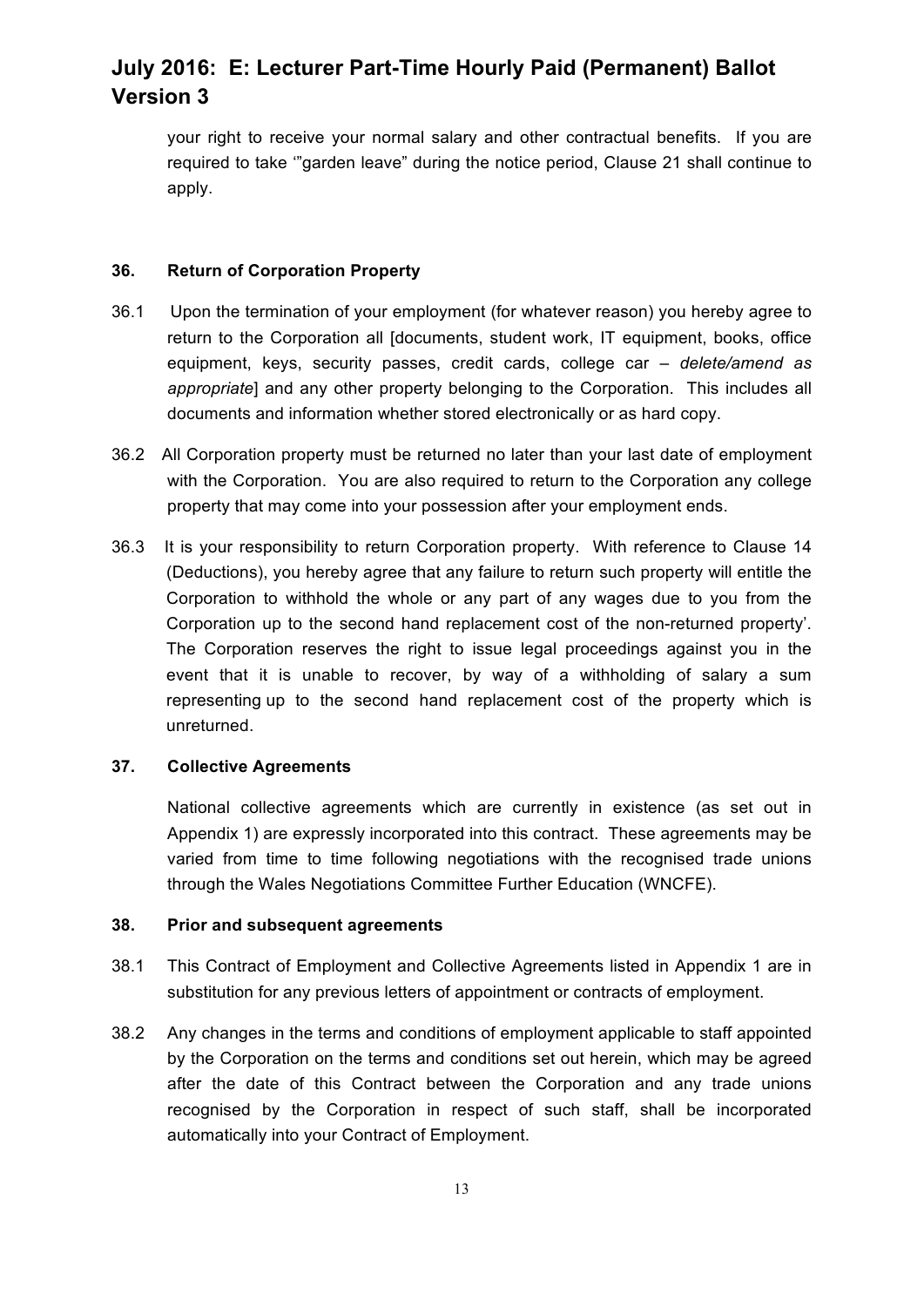38.3 Any future national collective agreements reached after the date of this contract through the WNCFE will be expressly incorporated into this contract in accordance with the procedures set out in the National Recognition Agreement.

### **39. Interpretation**

In this contract "Subsidiary" means any company, association, society or other entity directly or indirectly controlled by the College, for which purpose 'control' means either ownership of more than 50% of the voting share capital (or equivalent right of ownership) of such company, association, society or other entity or power to direct its policies and management whether by contract, statute or otherwise.

#### **40. Applicable Law**

English and Welsh law shall apply to this Contract and the parties to this Contract submit to the jurisdiction of the courts of England and Wales.

#### **41. Reporting cases of misconduct or professional incompetence**

- 41.1 It is a statutory requirement for the Corporation to refer information to the Disclosure and Barring Service when an employee has been removed from regulated activity because the Corporation believes s/he has engaged in relevant conduct, or posed a risk of harm to children or vulnerable adults, or when an employee leaves their post in circumstances where they would or might otherwise have been removed because they harmed, or posed a risk of harm to a child or vulnerable adult.
- 41.2 In accordance with the Education (Supply of Information) (Wales) Regulations 2009 the Corporation will report to the General Teaching Council for Wales (or any successor body formed to monitor professional standards within the FE Sector), cases of misconduct, professional incompetence or conviction of a relevant offence of a registered teacher or member of staff, which results in the Corporation ceasing to engage the services of that person.

#### **42. Education Workforce Council (EWC)**

You are required to be registered by the EWC. You are therefore subject to the rules and regulations of this body.

#### **43. Post Termination Restrictions**

Either :

There are no Post Termination Restrictions for this post.

OR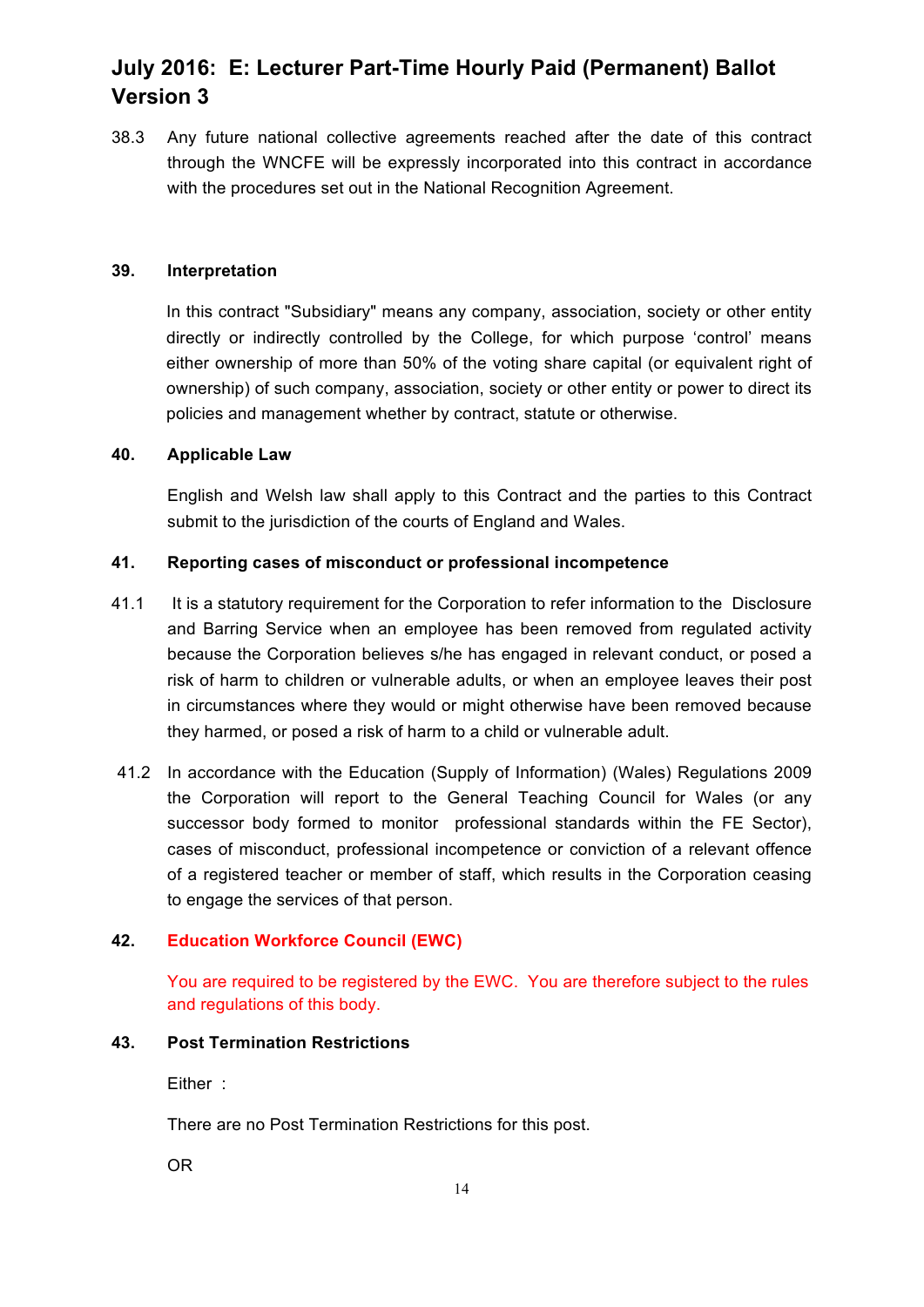The Post Termination Restrictions are set out in Appendix 2.

## **Declaration**

I hereby confirm my agreement to the terms and conditions set out above.

| (Name of Employee) |      |
|--------------------|------|
|                    | Date |

(For and on behalf of the Corporation)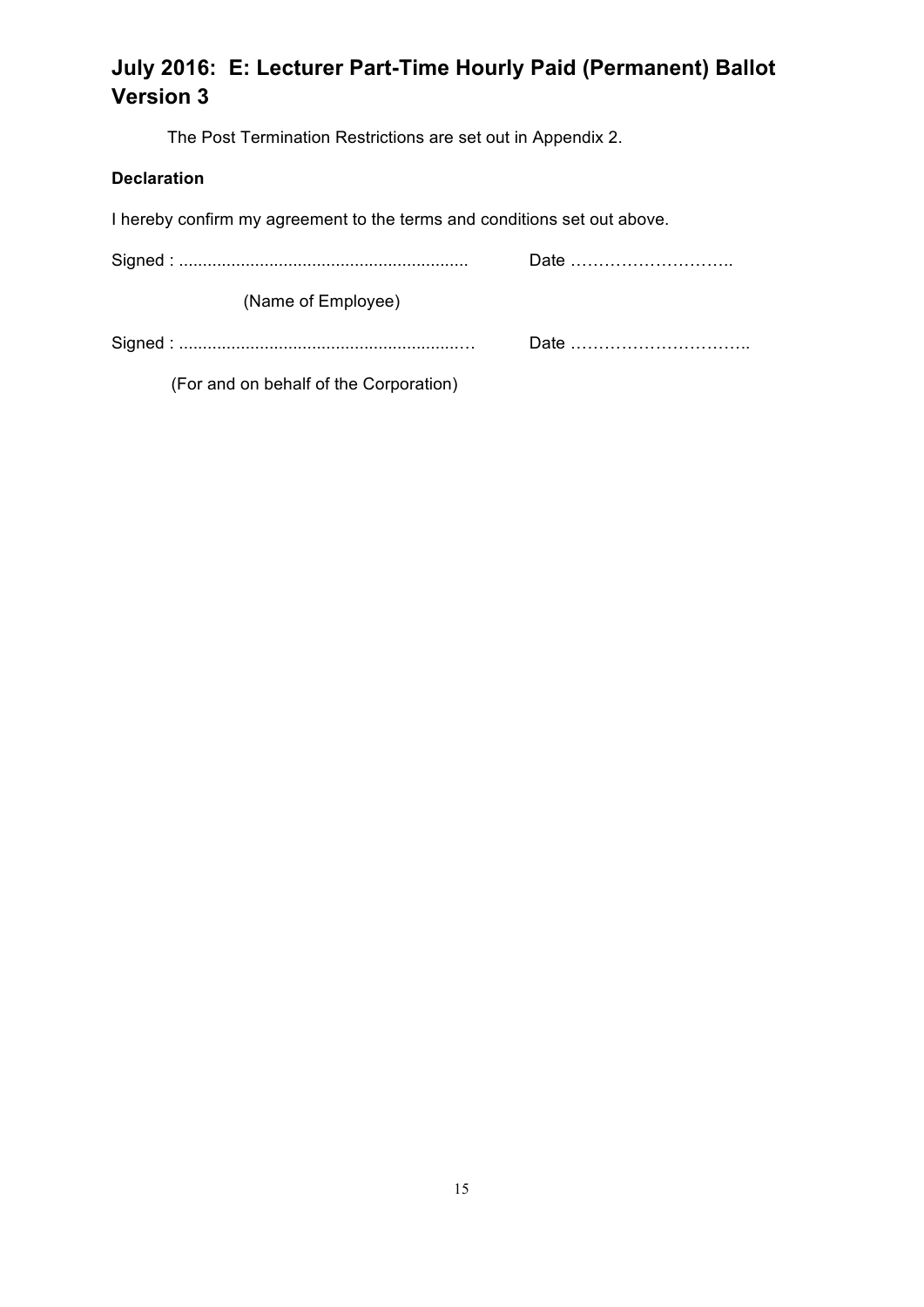## **Appendix 1 – Collective Agreements**

- 1. Agreement on the Employment of Part Time Lecturing Staff in FE Colleges and Institutions in Wales (2005)
- 2. Pay Wales Agreement Year 3 (2005/6) (Threshold Progression)
- 3. National Agreement on Lecturer's Workload Allocation for Further Education Colleges in Wales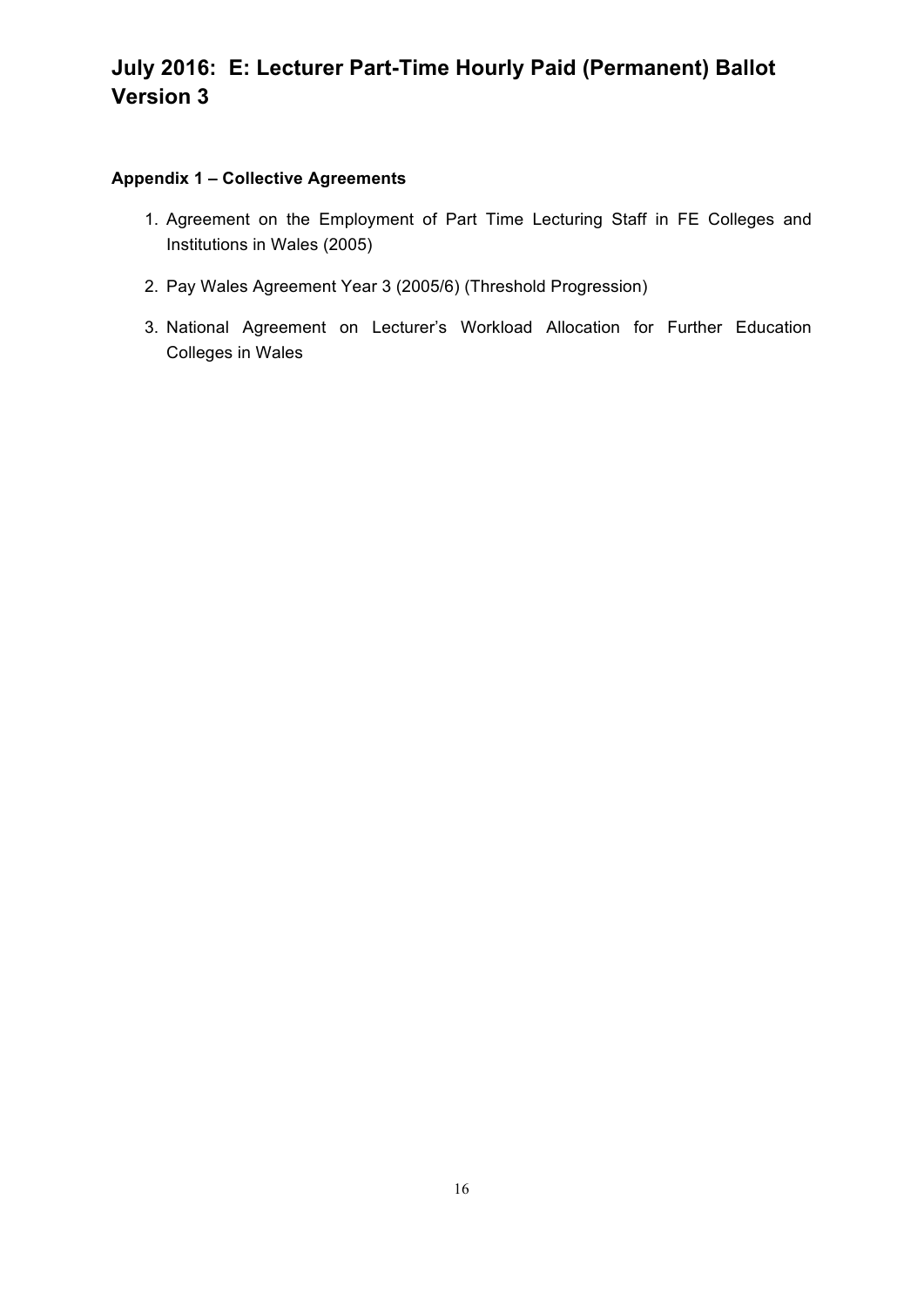## **Appendix 2**

## **1 Post-termination Restrictions**

- 1.1 For the purposes of Clause 1.2 below, the following words shall have the following meanings:
	- (a) "Client" shall mean any person, corporation, company or other organisation to whom or which the Corporation supplied services during the twelve months preceding the Termination Date and with whom or which, during such period, you had personal dealings in the course of your employment but shall exclude any such person who was enrolled as a student on a publicly funded course with the Corporation and any such organisation which distributes public funds for education and training purposes;
	- (b) "Restricted Services" shall mean any services which are the same as or similar to any services supplied by the Corporation with which your duties were concerned or for which you were responsible during the twelve months immediately preceding the Termination Date;
	- (c) "Termination Date" shall mean the date of termination of your employment.
- 1.2 You hereby undertake that you will not during a period of twelve months immediately following the Termination Date without the prior written consent of the Corporation whether by yourself, through your employees or agents or otherwise howsoever and whether on your own behalf or on behalf of any other person, corporation, company or other organisation, directly or indirectly:
	- (a) solicit business from or canvass any Client if such solicitation or canvassing is in respect of Restricted Services;
	- (b) supply Restricted Services to any Client;
	- (c) solicit or induce or endeavour to solicit or induce any person who is on the Termination Date employed by the Corporation in a managerial capacity or as a member of its academic staff to cease working for or providing services to the Corporation, whether or not any such person would thereby commit a breach of contract;
	- (d) employ or otherwise engage in the supply of Restricted Services to any Client any person who is on the Termination Date, or was during the twelve months preceding the Termination Date, employed by the Corporation in a managerial capacity or as a member of its academic staff.